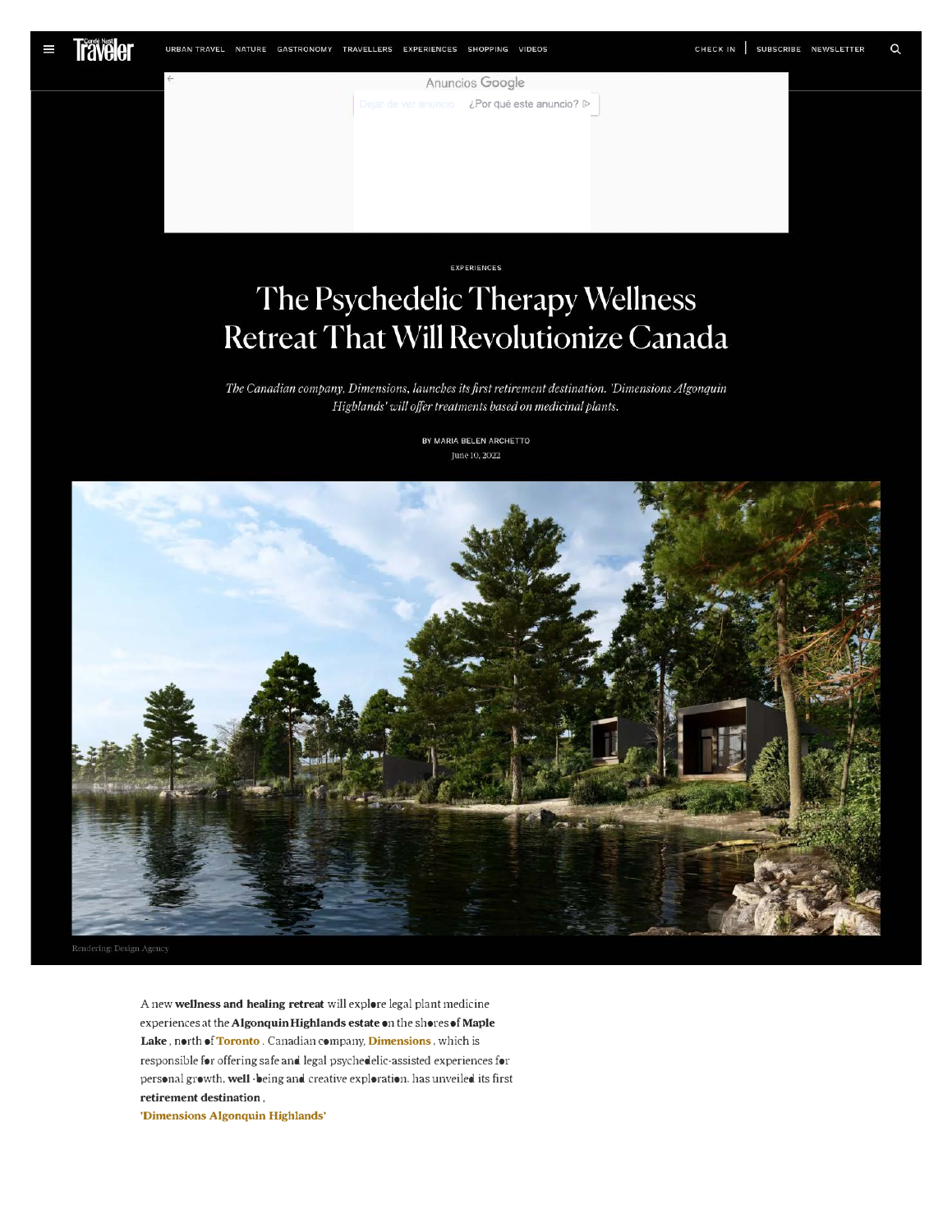**"We are pleased to announce our first location in the spectacular Algonquin** Highlands, the ancestral homeland of the **Anishinaabeg peoples** 

," said **Andrew Galloway,** Co-Founder and COO of **Dimensions.** 



*The retreat will have a space for yoga and other activities such as acupuncture and reiki.* Rendering: Design Agency

Founded in 2021 by **Chris Dawson, Andrew Galloway, David Heden** and a team of leading clinicians, therapists and hospitality experts, **Dimensions**  aims to establish a new paradigm for wellness and mental health.

The company's programs include psychedelic-assisted ceremonies, sessions conducted by plant experts, and **psychedelic therapists** specializing in natural settings.

**Canada's retreat,** meanwhile, will provide access to healing modalities and medicinal plants such as cannabis and cocoa, as permitted by the local municipality; as well as psilocybin for guests who have been approved for exemptions from *Health Canada's* List 56 and Special Access Programs.

"Over the past year, our team of clinical and hospitality experts have worked to develop evidence-based programs that are aligned with the most innovative thinking in this emerging field, while also respecting and honoring the history and use of **medicinal plants.** Chris Dawson points out.

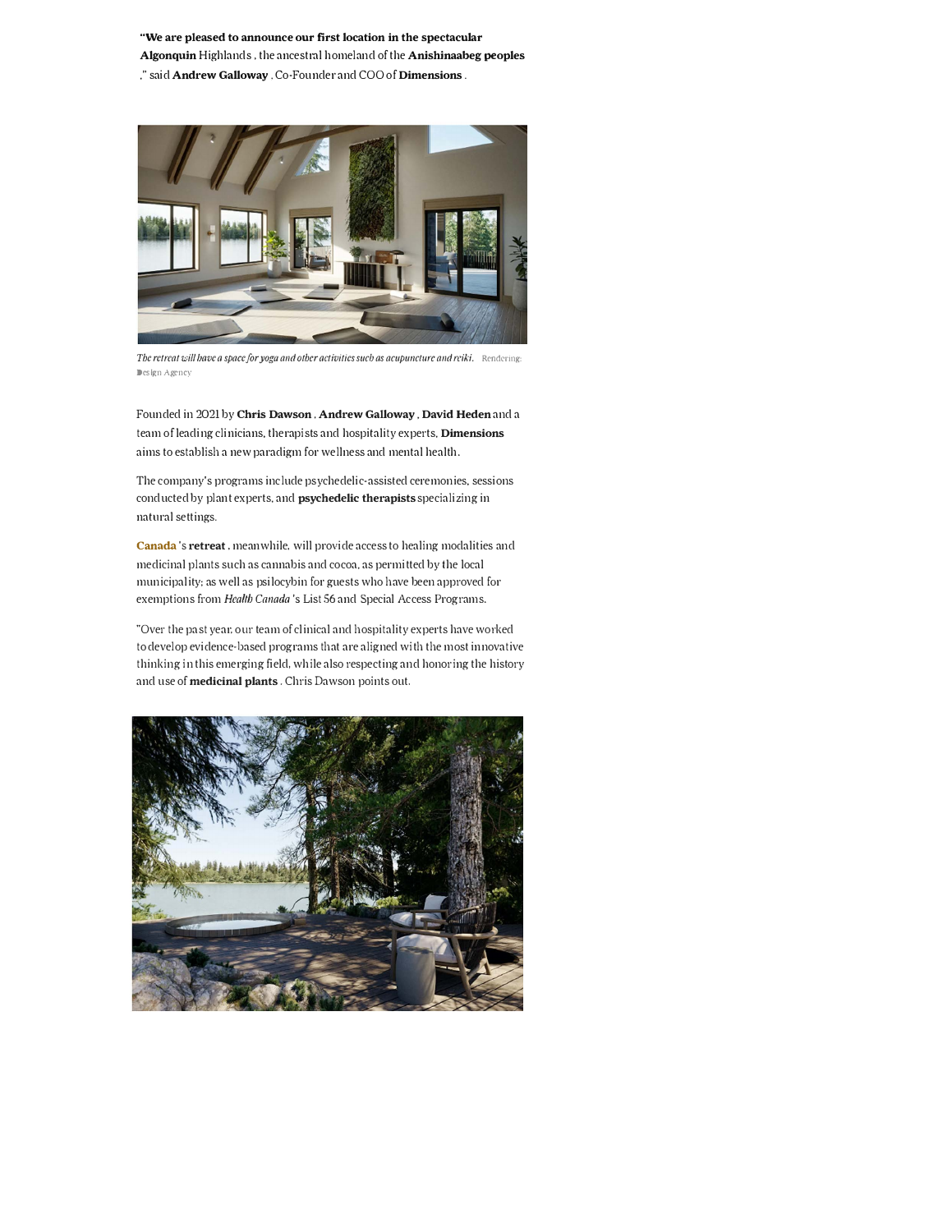**'Dimensions Algonquin Highlands'** will be home to 17 **private cabins, a dining room and spa facilities** . Its luxurious , minimalist design has been conceived in close collaboration with creative studio **DesignAgency,** while landscape architect **Joel Loblaw** worked on the grounds to erect a **meditation**  labyrinth and aroma garden for **private reflection.** 

**"Dimensions'** design vision was based on the principles of grounding, refined elements and sacred geometry. All aspects have been carefully studied to support guests on their journey towards **personal growth,** wellness, self**knowledge** and self-improvement", says **Anwar Mekhayech,** co-founder of **DesignAgency,** in an interview with *Conde Nast Traveler.*

Integrating into the landscape, reflecting the rural aesthetic developed by previous generations, and helping guests find their rhythm and immerse themselves in the **healing benefits of nature** were just some of the most intrinsic pursuits ofthe renowned agency together with **Dimensions.** 



*Tbeviewsfrom one of the 17 cabins at 'Dimensions Algonquin Highlands·.* Rendering: Design Agency